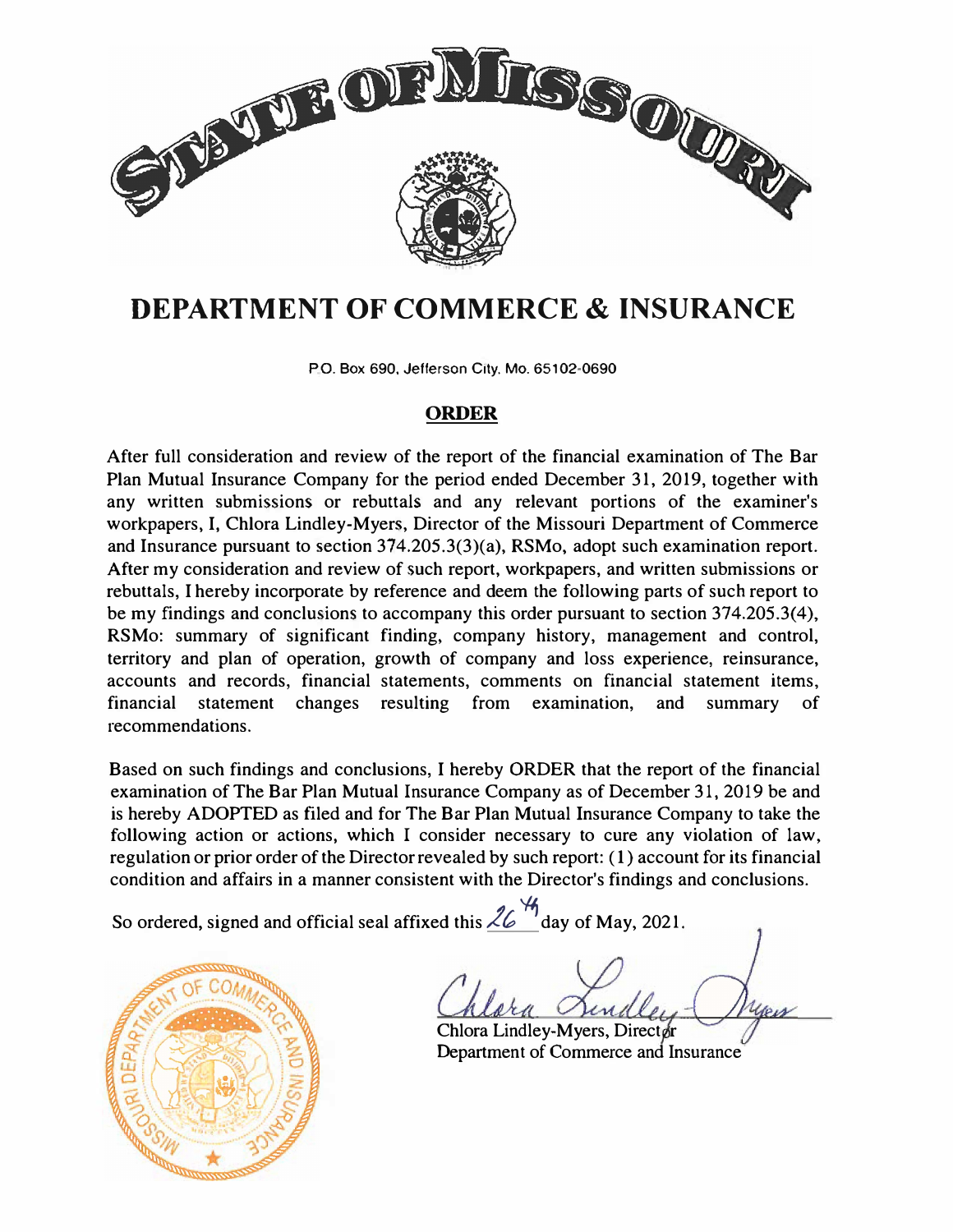

REPORT OF FINANCIAL EXAMINATION OF

# **THE BAR PLAN MUTUAL INSURANCE COMPANY**

AS OF DECEMBER 31, 2019

**STATE OF MISSOURI DEPARTMENT OF COMMERCE & INSURANCE** 

JEFFERSON CITY, MISSOURI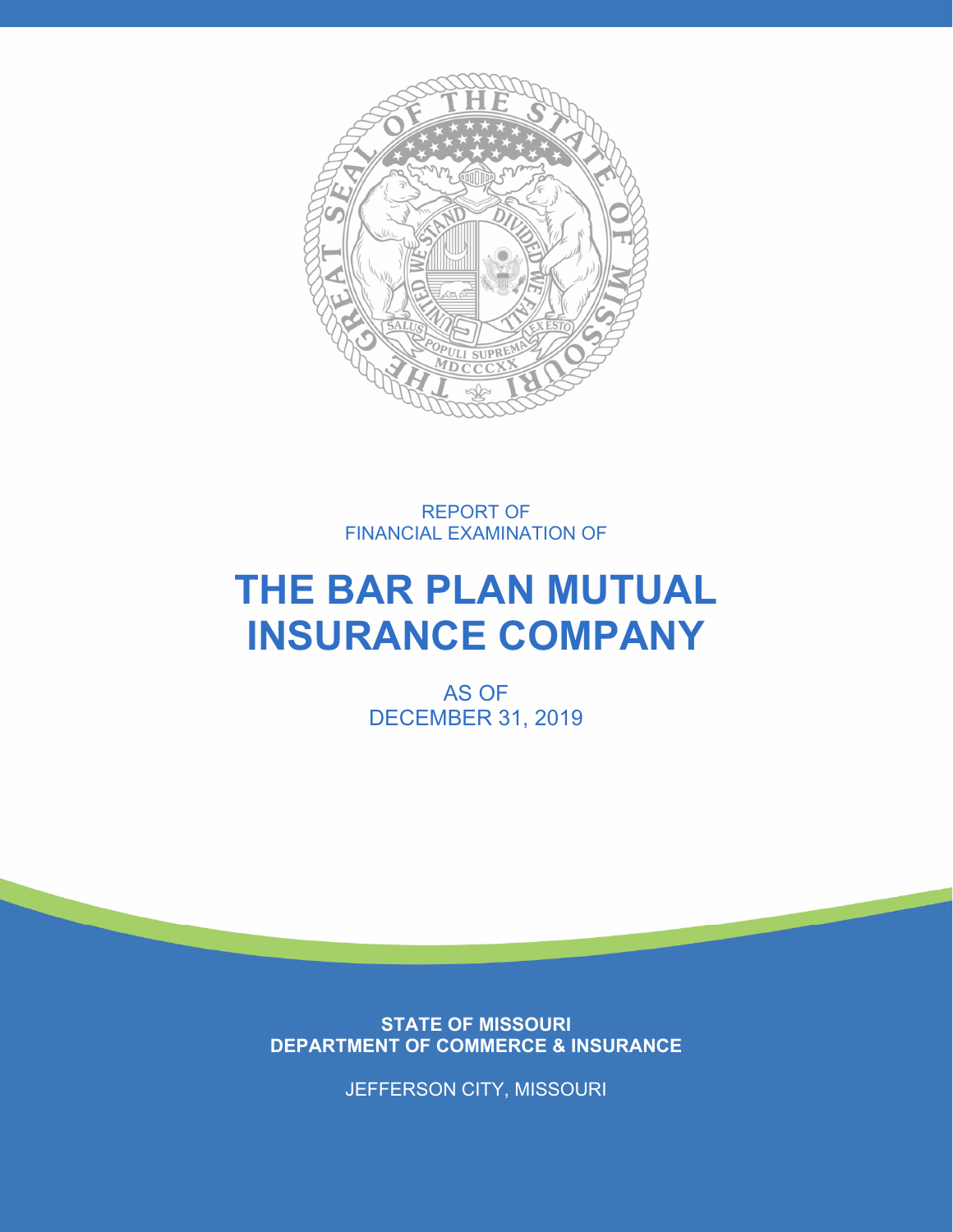## **TABLE OF CONTENTS**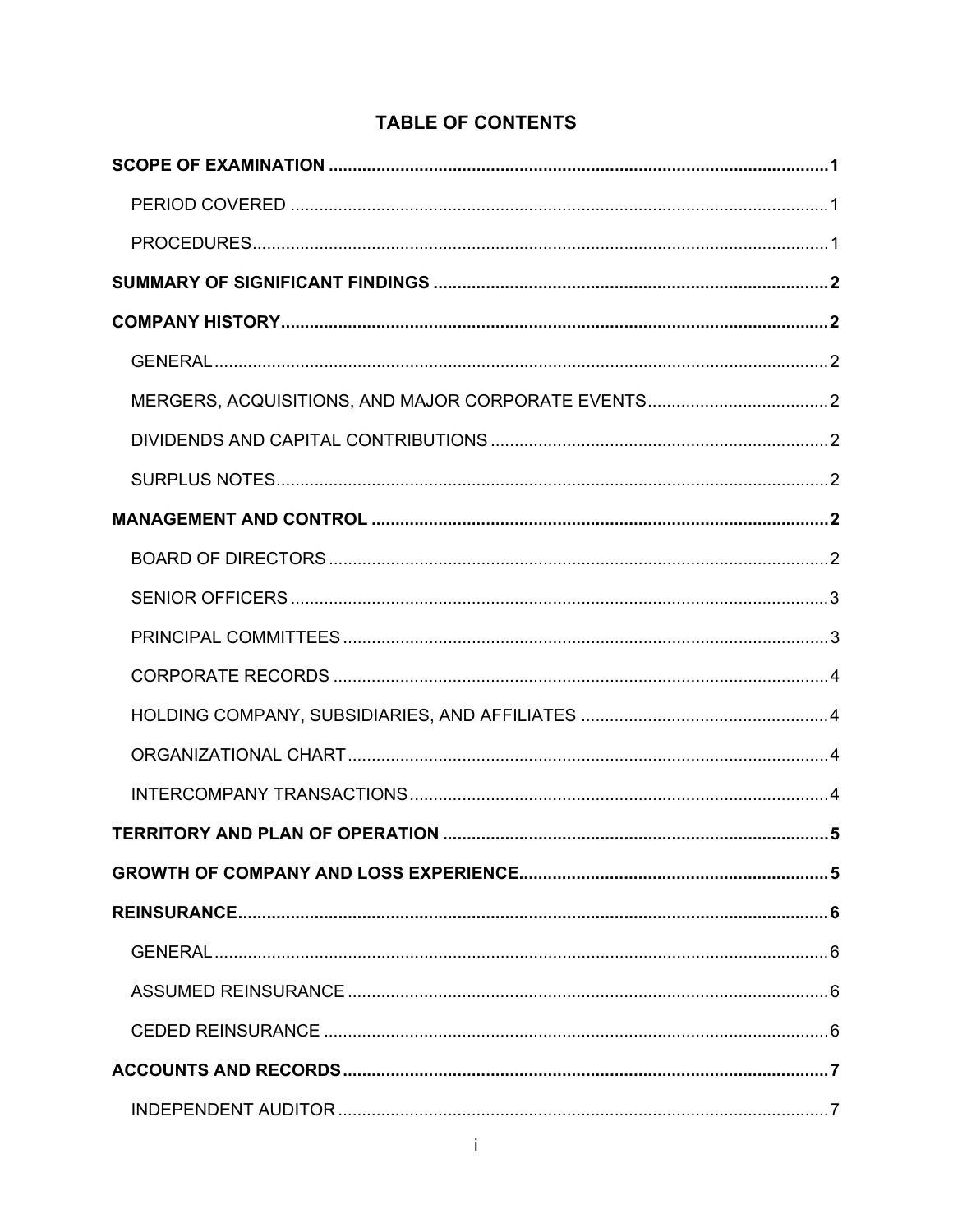| FINANCIAL STATEMENT CHANGES RESULTING FROM EXAMINATION  11 |  |
|------------------------------------------------------------|--|
|                                                            |  |
|                                                            |  |
|                                                            |  |
|                                                            |  |
|                                                            |  |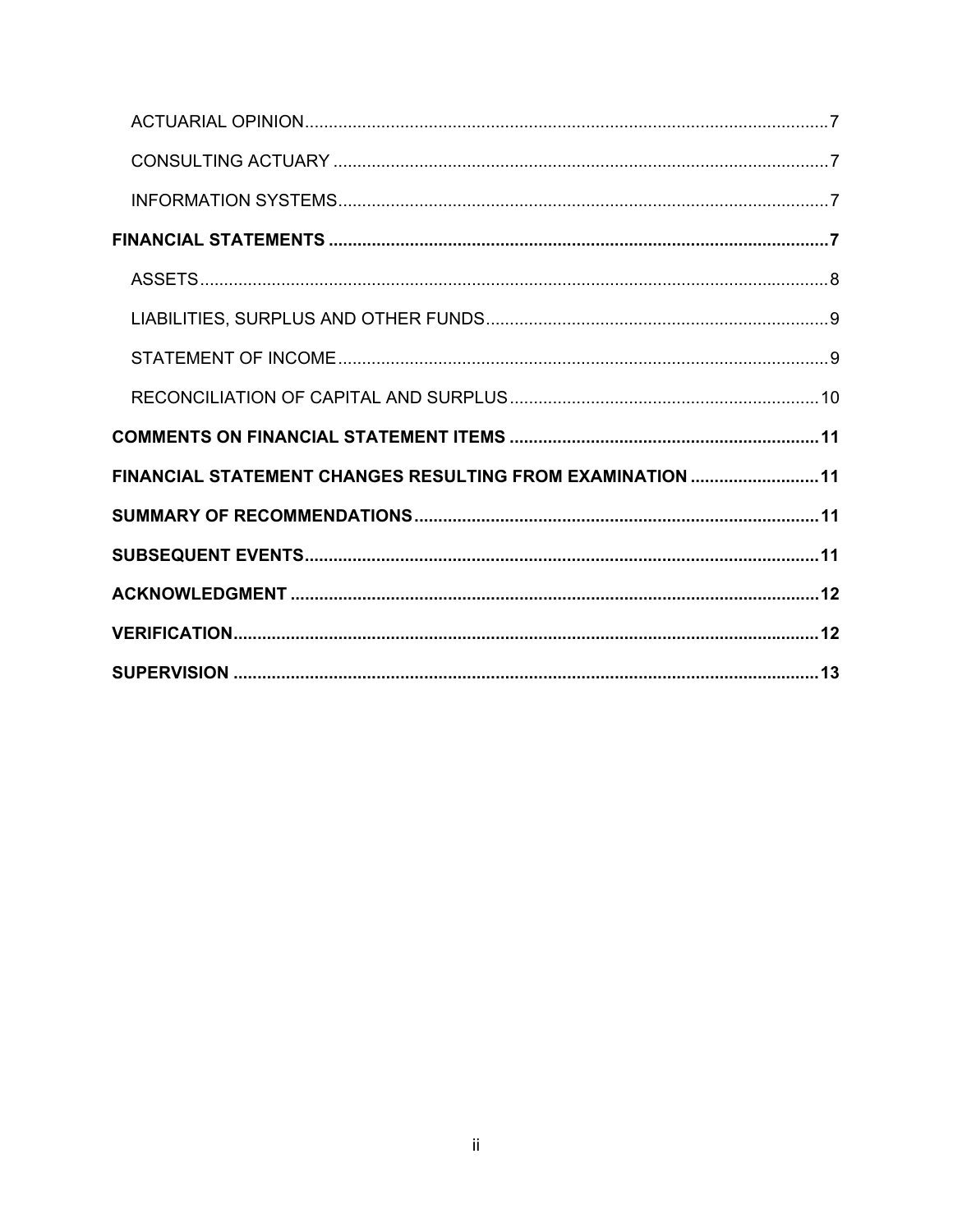Saint Louis, MO April 12, 2021

Honorable Chlora Lindley-Myers, Director Missouri Department of Commerce and Insurance 301 West High Street, Room 530 Jefferson City, Missouri 65101

Director Lindley-Myers:

In accordance with your financial examination warrant, a full-scope financial examination has been made of the records, affairs, and financial condition of

#### **The Bar Plan Mutual Insurance Company (NAIC #29513)**

hereinafter referred to as such, as BPM, or as the Company. Its administrative office is located at 1717 Hidden Creek Court, Saint Louis, Missouri 63131, telephone number (314) 965-3333. The fieldwork for this examination began on December 14, 2020, and concluded on the above date.

#### **SCOPE OF EXAMINATION**

#### **Period Covered**

The Missouri Department of Commerce and Insurance (Department) has performed a multi-state financial examination of The Bar Plan Mutual Insurance Company. The last examination of the Company by the Department covered the period of January 1, 2012 through December 31, 2016. The current examination covers the period of January 1, 2017 through December 31, 2019, as well as a review of any material transactions and events occurring subsequent to the examination period through the date of this report.

#### **Procedures**

We conducted our examination in accordance with the National Association of Insurance Commissioners (NAIC) *Financial Condition Examiners Handbook* (*Handbook*), except where practices, procedures, and applicable regulations of the Department or statutes of the state of Missouri prevailed. The *Handbook* requires that we plan and perform the examination to evaluate the financial condition, assess corporate governance, identify current and prospective risks of the Company, and evaluate system controls and procedures used to mitigate those risks. An examination also includes the identification and evaluation of significant risks that could cause the Company's surplus to be materially misstated, both on a current and prospective basis.

This examination also included a review of significant estimates made by management and evaluation of management's compliance with Statutory Accounting Principles. The examination does not attest to the fair presentation of the financial statements included herein. If, during the course of the examination an adjustment is identified, the impact of such adjustment will be documented separately following the Company's financial statements.

All accounts and activities of the Company were considered in accordance with the risk-focused examination process. Those activities considered in the examination as key to BPM included Investments, Premiums & Underwriting, Claims & Reserving, Reinsurance, Related Parties and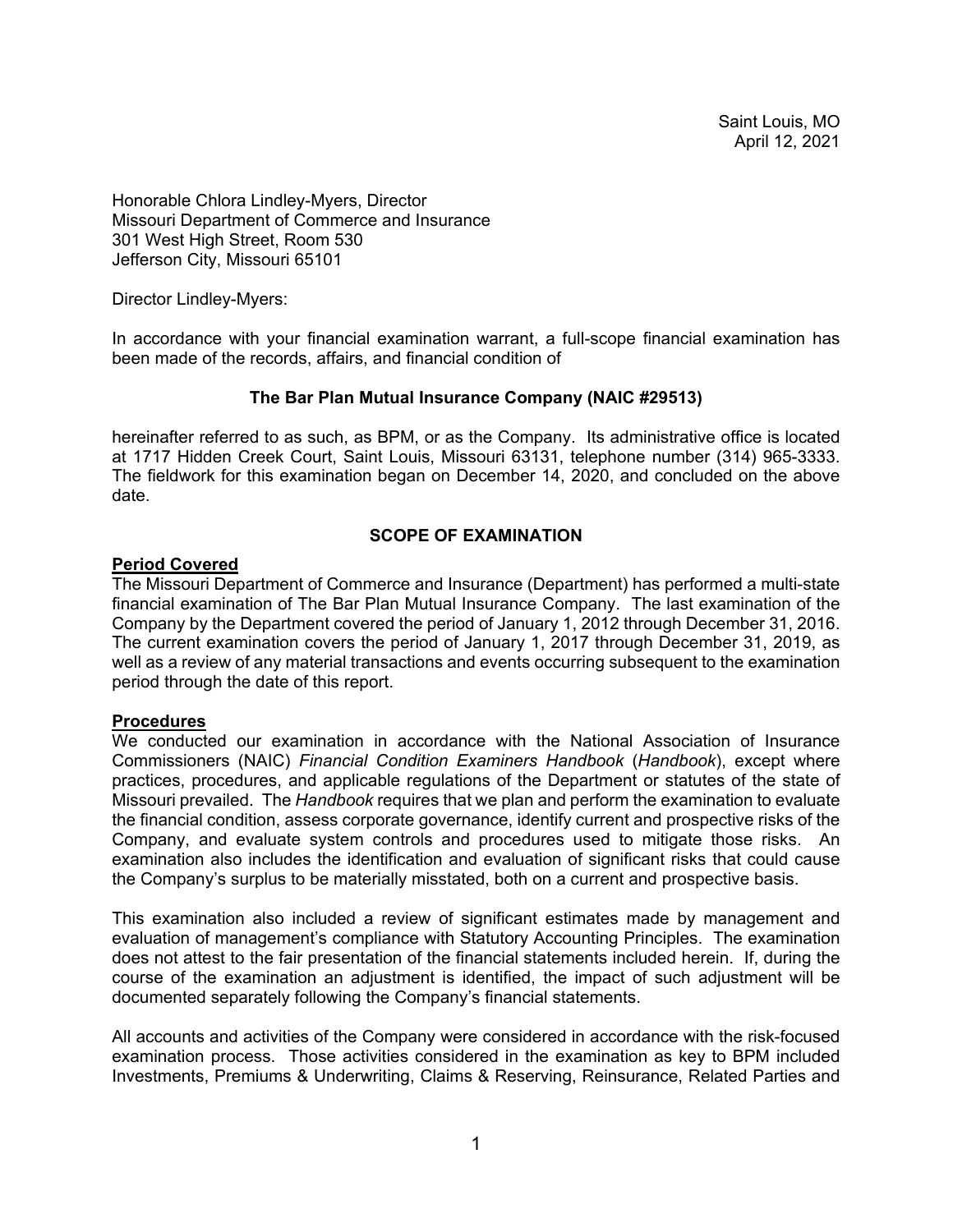Capital & Surplus. The examination also included a review and evaluation of information technology general controls.

This examination report includes significant findings of fact, as mentioned in Section 374.205 RSMo (Examination, director may conduct, when…) and general information about the Company and its financial condition. There may be other items identified during the examination that, due to their nature (e.g., subjective conclusions, proprietary information, etc.), are not included within the examination report but are separately communicated to other regulators and/or the Company.

#### **SUMMARY OF SIGNIFICANT FINDINGS**

There were no material adverse findings, significant non-compliance issues or material changes to the balance sheet or income statement identified during the examination.

#### **COMPANY HISTORY**

#### **General**

The Company incorporated as The Bar Plan on November 21, 1985, as a non-profit association under RSMo Chapter 383 (Malpractice Insurance). The Company commenced business on January 7, 1986.

On January 1, 1991, The Bar Plan converted to a non-assessable mutual insurance company operating under RSMo Chapter 379 (Insurance Laws Other than Life). The Bar Plan changed its name to The Bar Plan Mutual Insurance Company at that time.

#### **Mergers, Acquisitions, and Major Corporate Events**

No mergers, acquisitions or other major corporate events occurred during the examination period.

#### **Dividends and Capital Contributions**

BPM does not have any stockholders; therefore, there are no stockholder dividends.

No policyholder dividends or contributions were paid during the examination period.

#### **Surplus Notes**

On September 21, 2006, the Company issued a \$5 million surplus note with an initial interest rate of 9.1% and a maturity date of September 15, 2036. On September 15, 2011, the initial interest rate converted to a floating rate, equal to the three-month LIBOR (London inter-bank offer rate) plus 3.87%. The note is administered by Wilmington Trust Company, a non-affiliate, as trustee. The balance of the Surplus Note, with accrued interest, was \$5,010,166 at the beginning of the examination period and \$5,011,513 at the end of the examination period. During the examination period, the Department approved twelve interest-only payments totaling \$880,660.60.

#### **MANAGEMENT AND CONTROL**

#### **Board of Directors**

The management of the Company is vested in a Board of Directors, which are elected by the policyholders. The Company's Bylaws specify that there shall be between nine and eleven members. The Board of Directors appointed and serving as of December 31, 2019, were as follows: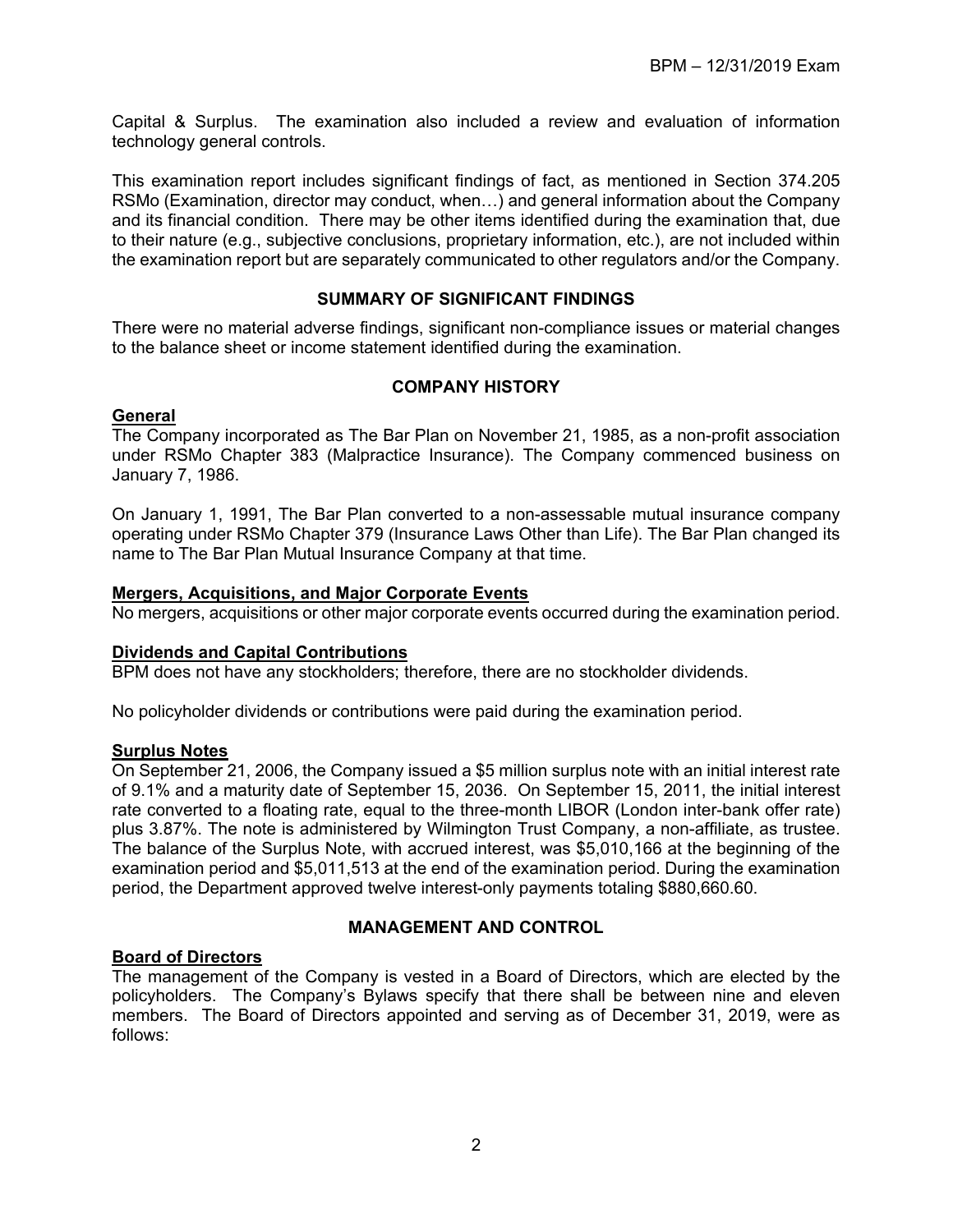Kent O. Hyde Springfield, Missouri

Ann P. Hagan Mexico, Missouri

Michael J. Delaney Jefferson City, Missouri

John R. Gunn Saint Louis, Missouri

Sara G. Neill Saint Louis, Missouri

Karen R. McCarthy Saint Louis, Missouri

Brian J. Kinman Saint Louis, Missouri

JoAnne D. Mallonee Saint Louis, Missouri

Robert J. Buckley Columbia, Missouri

#### **Senior Officers**

The officers elected and serving, as of December 31, 2019, were as follows:

#### **Name Office**

Karen R. McCarthy John R. Gunn Michael J. Delaney Gregory H. Klaus Patrick M. O'Leary Christina M. Lewis Abate Teresa M. Niederwimmer Kimberly M. Edgar Cynthia L. Pulvirenti

President & Chief Executive Officer **Secretary Treasurer** Chief Financial Officer Executive Vice President Vice President Vice President Vice President Vice President

#### **Principal Committees**

The following Board committees were in place as of December 31, 2019: Executive Committee, Corporate Governance Committee, Audit Committee, Investment Committee, Compensation Committee and Claims Committee. Each committee consists of all board members.

#### **Name and Address Principal Occupation and Business Affiliation**

Chairman Hyde, Love & Overby, LLP

Vice Chairman Hagan & Maxwell LLC

Retired Treasurer Hospital Services Group, Inc.

**Secretary** The Gunn Law Firm, P.C.

Tax Controversy and Litigation Attorney Capes, Sokol, Goodman & Sarachan, P.C.

President & CEO The Bar Plan Mutual Insurance Company

Retired Partner PricewaterhouseCoopers LLP

Executive Vice President Huntleigh McGehee

Attorney Oliver Walker Wilson, LLC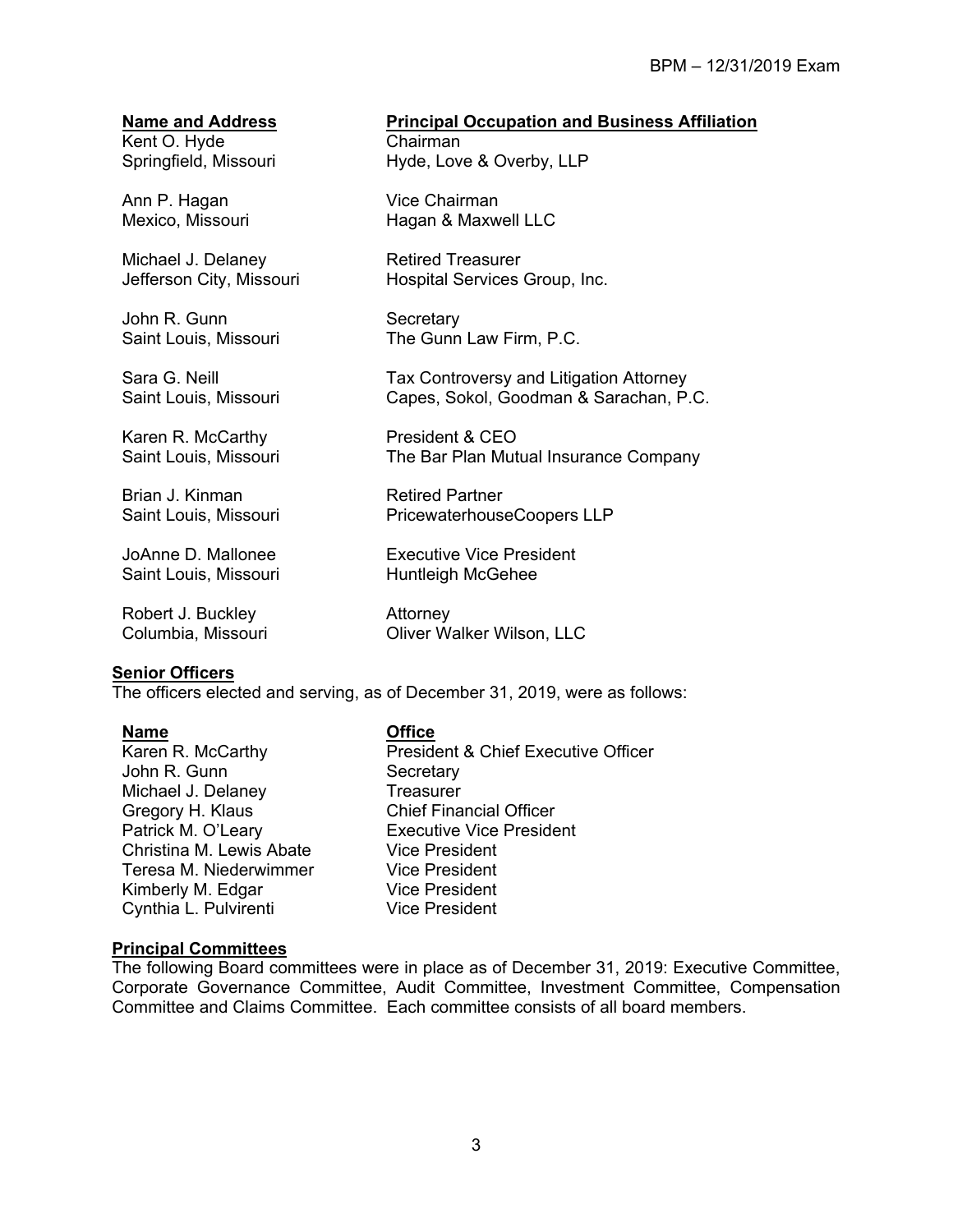#### **Corporate Records**

The Company's Articles of Incorporation and Bylaws were reviewed. No amendments to the Articles of Incorporation or Bylaws were made during the examination period. The minutes of the meetings of the policyholders, board and committees were reviewed for the period beginning January 1, 2017, through current. The minutes appear to properly document and approve corporate events and transactions.

#### **Holding Company, Subsidiaries, and Affiliates**

BPM is a member of an Insurance Holding Company System, as defined by Section 382.010 RSMo (Definitions). An Insurance Holding Company System Registration Statement was filed by BPM each year of the examination period. BPM does not have any stockholders or a controlling entity due to its formation as a mutual insurer. The Company is ultimately controlled by its policyholders, which elect the Board of Directors.

#### **Organizational Chart**

The following organizational chart depicts the applicable portion of the holding company group as of December 31, 2019.



#### **Intercompany Transactions**

The Company has entered into significant contracts with affiliated entities that were in effect as of December 31, 2019. A brief description of these agreements are as follows:

Administrative and Management Services Agreement: This agreement, effective January 1, 1999, is between BPM and Bar Plan Surety and Fidelity Company (BPSF). Per the terms of the agreement, BPM provides BPSF full and part-time personnel to perform daily operations of BPSF. BPSF, in turn, provides BPM with general administrative and management oversight of the surety business produced. BPSF reimburses BPM for its proportional share of related expenses and average cost of salary.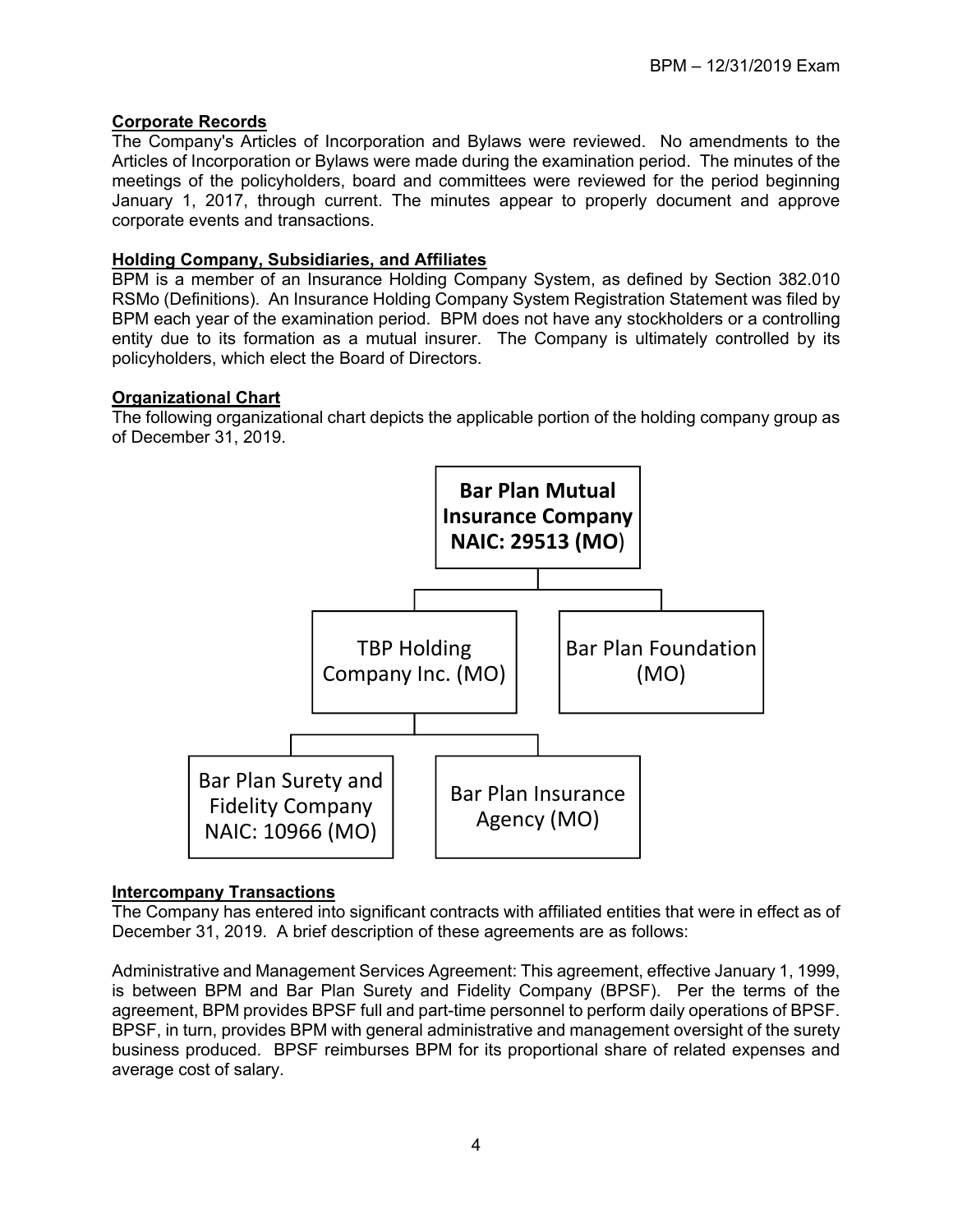Tax Allocation Agreement: The agreement, effective November 9, 1998, is between BPM and BPSF. Per the terms of the agreement, each party is responsible for its own taxes incurred, credits gained and professional fees.

Administrative, Management and Marketing Services Agreement: The agreement, effective August 18, 2008, is between BPM and The Bar Plan Insurance Agency, Inc. (BP Agency). Per the terms of the agreement, BP Agency provides marketing services to BPM. In return, BPM provides management and administrative services. BP Agency reimburses BPM for its proportional share of related expenses and average cost of salary.

#### **TERRITORY AND PLAN OF OPERATION**

The Company is licensed under Chapter 379 RSMo (Insurance Laws Other Than Life) as a property and casualty insurer in Missouri. At year-end 2019, the Company was also licensed in 48 other states and the District of Columbia. Bar Plan Mutual writes Lawyers Professional Liability insurance on a claims-made basis. Its client base consists primarily of sole practitioners and small law firms. The Company also writes an insignificant amount of surety bond business. Five states accounted for 96.8% of the Company's 2019 written premium: Missouri (58.9%); Kansas (14.5%); Indiana (11.7%); New Mexico (6.4%); and, Tennessee (5.3%).

The Company produces business through direct marketing and independent agents. Direct marketing generates approximately 60% of written premiums, while independent agents account for 40% of written premium. In Missouri and Kansas, business is produced by affiliate The Bar Plan Insurance Agency (under an agreement described in the Intercompany Transactions section above) and by independent agents. In Indiana, all business is produced by the Indiana Bar Association's endorsed agent. In Tennessee, the business is produced by an agency that is 50% owned by the Tennessee Bar Association. In New Mexico, the business is produced by an unaffiliated agency with a significant portion of the market.

#### **GROWTH OF COMPANY AND LOSS EXPERIENCE**

The table below summarizes the Company's premium writings and writing ratios for the period under examination:

| Year | <b>Net</b><br><b>Premiums</b><br>Written | Change in<br><b>Net</b><br><b>Premiums</b> | <b>Capital and</b><br><b>Surplus</b> | <b>Ratio of Net</b><br><b>Premiums to</b><br><b>Surplus</b> |
|------|------------------------------------------|--------------------------------------------|--------------------------------------|-------------------------------------------------------------|
| 2017 | 9,466,521                                | \$<br>(513, 613)                           | 15,644,299                           | .61                                                         |
| 2018 | 9,319,439                                | (147, 082)                                 | 15,668,454                           | .59                                                         |
| 2019 | 8,738,865                                | (580, 574)                                 | 16,185,497                           | .54                                                         |

The table below summarizes the Company's incurred losses and loss ratios for the period under examination:

| Year | <b>Net Premiums</b><br><b>Earned</b> | <b>Net Losses and</b><br><b>Loss Adjustment</b><br><b>Expenses</b> | <b>Loss Ratio</b> |
|------|--------------------------------------|--------------------------------------------------------------------|-------------------|
| 2017 | 9,450,973                            | 8,093,114                                                          | .86               |
| 2018 | 9,520,423                            | 5,384,586                                                          | .56               |
| 2019 | 9,086,504                            | 5,572,290                                                          | 61                |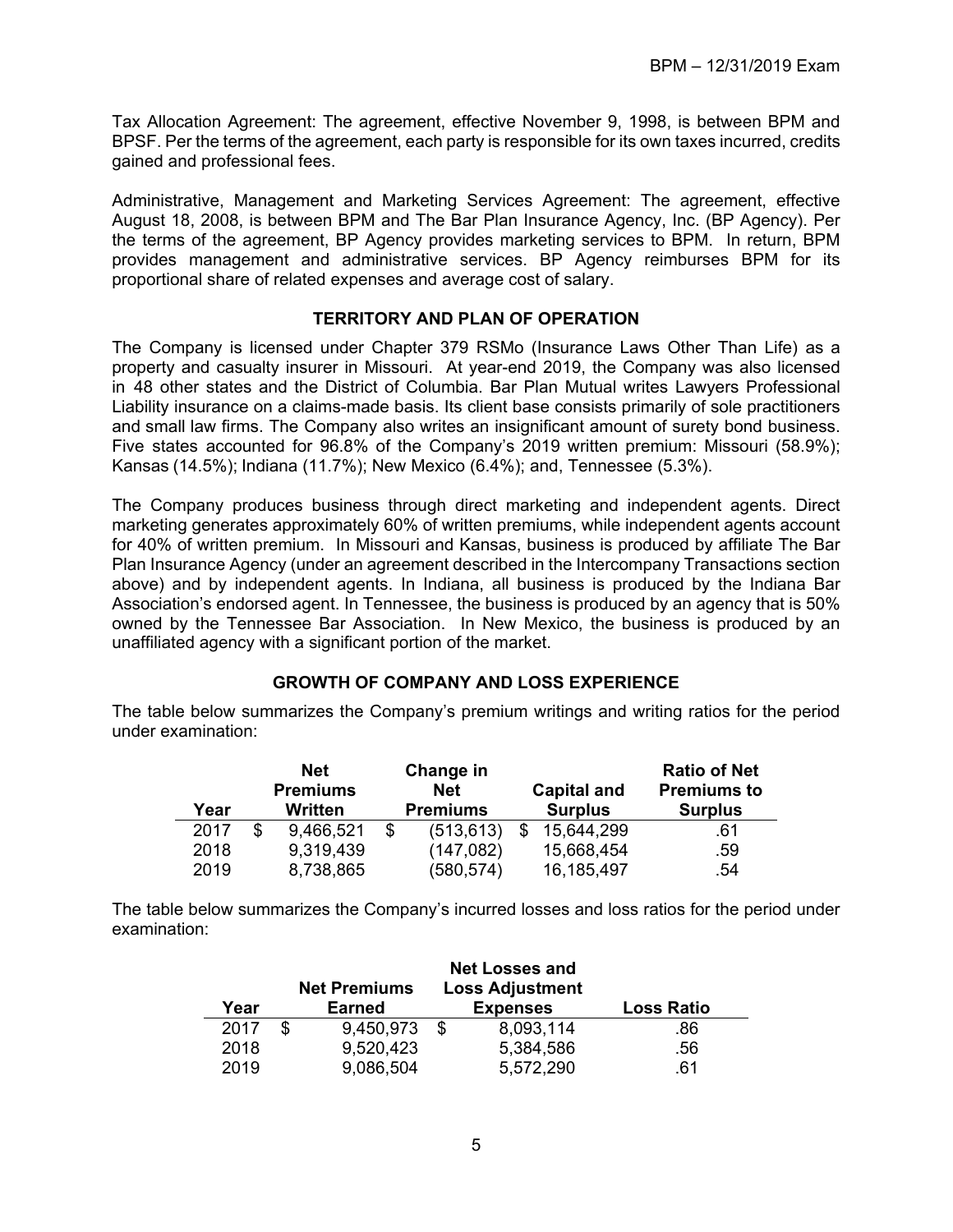#### **REINSURANCE**

#### **General**

The Company's premium activity on a direct written, assumed, and ceded basis for the period under examination is detailed below:

| <b>Premium Type</b>            | 2017      | 2018                                      | 2019      |
|--------------------------------|-----------|-------------------------------------------|-----------|
| <b>Direct Premiums Written</b> |           | $$15,724,992$ $$15,267,134$ $$14,255,025$ |           |
| Reinsurance Ceded:             |           |                                           |           |
| Non-Affiliates                 | 6,258,471 | 5,947,695                                 | 5,516,160 |
| <b>Net Premiums Written</b>    | 9,466,521 | 9,319,439                                 | 8,738,865 |

#### **Assumed Reinsurance**

The Company did not assume any reinsurance during the examination period.

#### **Ceded Reinsurance**

#### Excess of Loss (Layer 1)

The Company's first layer of excess of loss reinsurance is \$750,000 excess of \$250,000. This agreement, effective January 1, 2019, is between The Bar Plan Mutual Insurance Company and several authorized reinsurers. The contract reinsures the Company's Legal Professional Liability (LPL) business written in each of the states and Judges Professional Liability (JPL) business in the State of Missouri. For policies with a "Separate Defense Expense Limit Endorsement," this agreement provides coverage up to \$1,750,000. For policies without the endorsement, coverage is limited to \$750,000.

#### Excess of Loss (Layer 2)

The Bar Plan Mutual Insurance Company's second layer of excess of loss reinsurance is \$4,000,000 excess of \$1,000,000. This agreement, effective January 1, 2019, is between The Bar Plan Mutual Insurance Company and several authorized reinsurers. The contract reinsures the Company's LPL business written in all states and JPL business in the State of Missouri. For policies with a "Separate Defense Expense Limit Endorsement," this agreement provides coverage up to \$5,000,000. For policies without the endorsement, coverage is limited to \$4,000,000.

#### Excess of Loss (pro-rata)

The Company and BPSF are parties to a surety pro-rata excess of loss agreement under which they retain 52.5% of the premiums and losses with a maximum retention of \$250,000. This agreement became effective January 1, 2019 and covers fiduciary bond policies. For bonds written in excess of \$476,190, the retention is the percentage that \$250,000 bears to the total bond penalty. This treaty is limited to bonds up to \$2,500,000. Bonds issued in excess of \$2,500,000 require special acceptance by the reinsurers. The counterparties to this agreement are three authorized reinsurers: Endurance Assurance Corporation (55%); Transatlantic Reinsurance Company (35%); and, Aspen Re America, Inc. (10%).

#### Quota Share

The Company has a quota share agreement to cede 100% of the net liabilities for its cyber insurance endorsements. This agreement became effective January 1, 2018 and an endorsement to that original agreement was subsequently entered into beginning on January 1, 2019. The agreement is between the Company and several authorized reinsurers. The agreement provides coverage for liability of up to \$50,000 per claim up to \$150,000 in the aggregate annually, depending on the number of attorneys on the endorsement.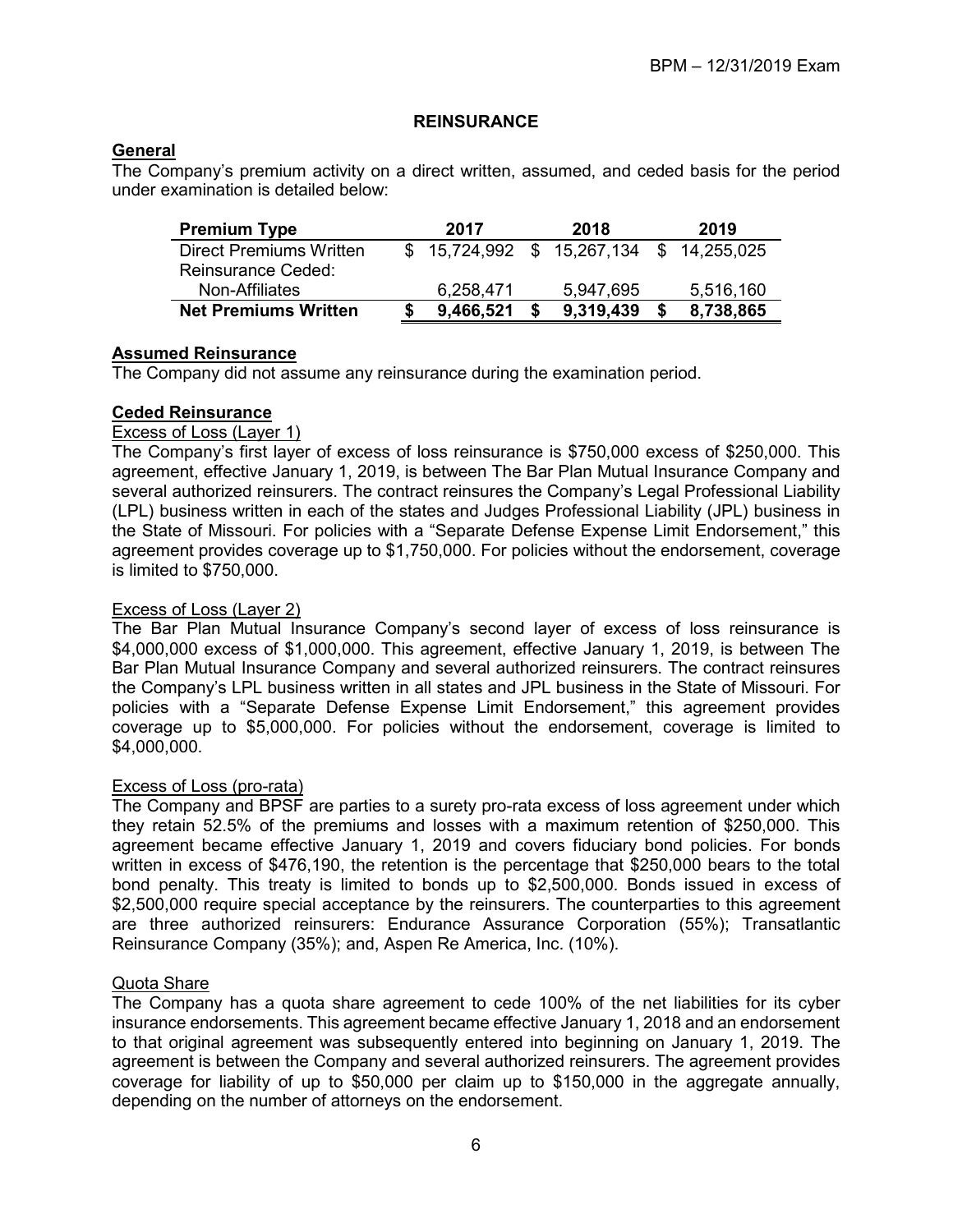The Company is contingently liable for all reinsurance losses ceded to others. This contingent liability would become an actual liability in the event that an assuming reinsurer fails to perform its obligations under the reinsurance contract.

#### **ACCOUNTS AND RECORDS**

#### **Independent Auditor**

The certified public accounting (CPA) firm, Brown Smith Wallace, LLP, in Saint Louis, Missouri, performed the statutory audit of the Company for all the years in the examination. Reliance was placed upon the CPA workpapers as deemed appropriate.

#### **Actuarial Opinion**

The Company's actuarial opinion regarding loss reserves, loss adjustment expense (LAE) reserves, and other actuarial items was issued by Charles Emma, FCA, MAAA, of EVP Advisors, Inc. for all years in the examination period.

#### **Consulting Actuary**

Pursuant to a contract with the Department, Kristine Fitzgerald, ACAS, MAAA, FCA of Actuarial & Technical Solutions, reviewed the underlying actuarial assumptions and methodologies used by BPM to determine the adequacy of loss reserves and LAE reserves. Ms. Fitzgerald determined that the Company made a reasonable provision for the loss and LAE reserves that were reported in the statutory financial statements, as of December 31, 2019.

#### **Information Systems**

In conjunction with this examination, examiners conducted a review of the Company's information systems. No material weaknesses were identified.

#### **FINANCIAL STATEMENTS**

The following financial statements are based on the statutory financial statements filed by the Company with the Department and present the financial condition of The Bar Plan Mutual Insurance Company for the period ending December 31, 2019. The accompanying comments on financial statements reflect any examination adjustments to the amounts reported in the financial statements and should be considered an integral part of the financial statements. The failure of any column of numbers to add to its respective total is due to rounding or truncation.

There may have been additional differences found in the course of this examination, which are not shown in the "Comments on Financial Statement Items." These differences were determined to be immaterial concerning their effect on the financial statements, and therefore were only communicated to the Company and noted in the workpapers for each individual key activity.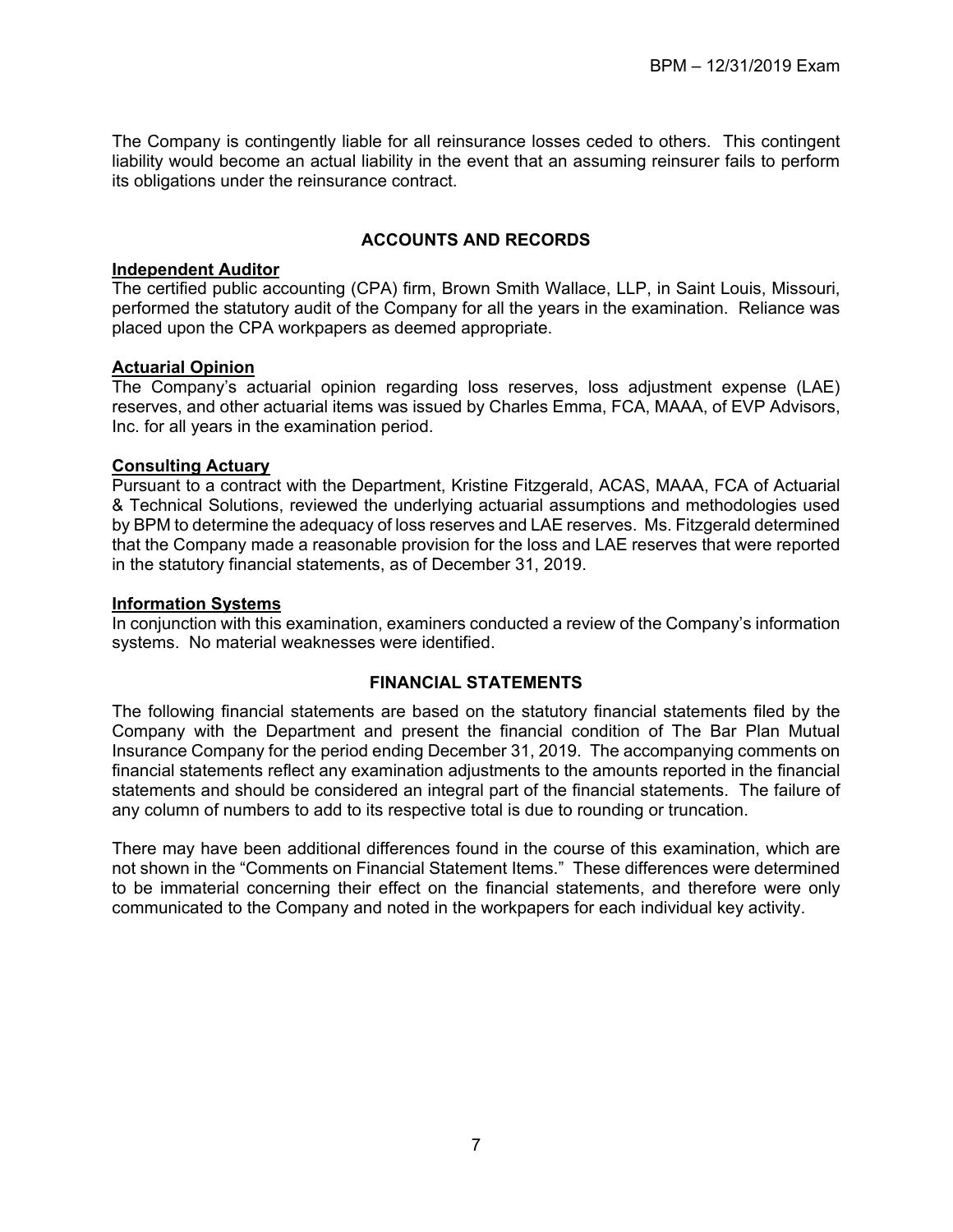#### **ASSETS**  As of December 31, 2019

|                                           |                | <b>Assets</b> | <b>Nonadmitted</b><br><b>Assets</b> | <b>Net Admitted</b><br><b>Assets</b> |
|-------------------------------------------|----------------|---------------|-------------------------------------|--------------------------------------|
| <b>Bonds</b>                              | $\mathfrak{P}$ | 22,863,601    | \$                                  | \$<br>22,863,601                     |
| Stocks:                                   |                |               |                                     |                                      |
| <b>Common Stocks</b>                      |                | 10,429,361    |                                     | 10,429,361                           |
| <b>Real Estate:</b>                       |                |               |                                     |                                      |
| Properties Occupied by the                |                |               |                                     |                                      |
| Company                                   |                | 1,192,068     |                                     | 1,192,068                            |
| Cash, Cash Equivalents, and Short-        |                |               |                                     |                                      |
| <b>Term Investments</b>                   |                | 1,591,924     |                                     | 1,591,924                            |
| Investment Income Due and Accrued         |                | 130,548       |                                     | 130,548                              |
| <b>Premiums and Considerations:</b>       |                |               |                                     |                                      |
| <b>Uncollected Premiums and</b>           |                |               |                                     |                                      |
| Agents' Balances in the Course            |                |               |                                     |                                      |
| of Collection                             |                | 2,553,398     | 64,800                              | 2,488,598                            |
| Reinsurance:                              |                |               |                                     |                                      |
| Amounts Recoverable from                  |                |               |                                     |                                      |
| <b>Reinsurers</b>                         |                | 86,025        |                                     | 86,025                               |
| <b>Other Amounts Receivable Under</b>     |                |               |                                     |                                      |
| <b>Reinsurance Contracts</b>              |                | 33,062        |                                     | 33,062                               |
| <b>Current Federal and Foreign Income</b> |                |               |                                     |                                      |
| <b>Tax Recoverable and Interest</b>       |                |               |                                     |                                      |
| Thereon                                   |                | 68,215        |                                     | 68,215                               |
| <b>Net Deferred Tax Asset</b>             |                | 259,980       |                                     | 259,980                              |
| Guaranty Funds Receivable or on           |                |               |                                     |                                      |
| Deposit                                   |                | 1,540         |                                     | 1,540                                |
| <b>Electronic Data Processing</b>         |                |               |                                     |                                      |
| <b>Equipment and Software</b>             |                | 300,849       | 280,583                             | 20,266                               |
| Furniture and Equipment, Including        |                |               |                                     |                                      |
| <b>Health Care Delivery Assets</b>        |                | 1,904         | 1,904                               |                                      |
| Receivables from Parent,                  |                |               |                                     |                                      |
| Subsidiaries, and Affiliates              |                | 80,123        |                                     | 80,123                               |
| Aggregate Write-Ins for Other-Than-       |                |               |                                     |                                      |
| <b>Invested Assets</b>                    |                | 250,636       | 135,768                             | 114,868                              |
| <b>TOTAL ASSETS</b>                       | \$             | 39,843,234    | \$<br>483,055                       | \$<br>39,360,179                     |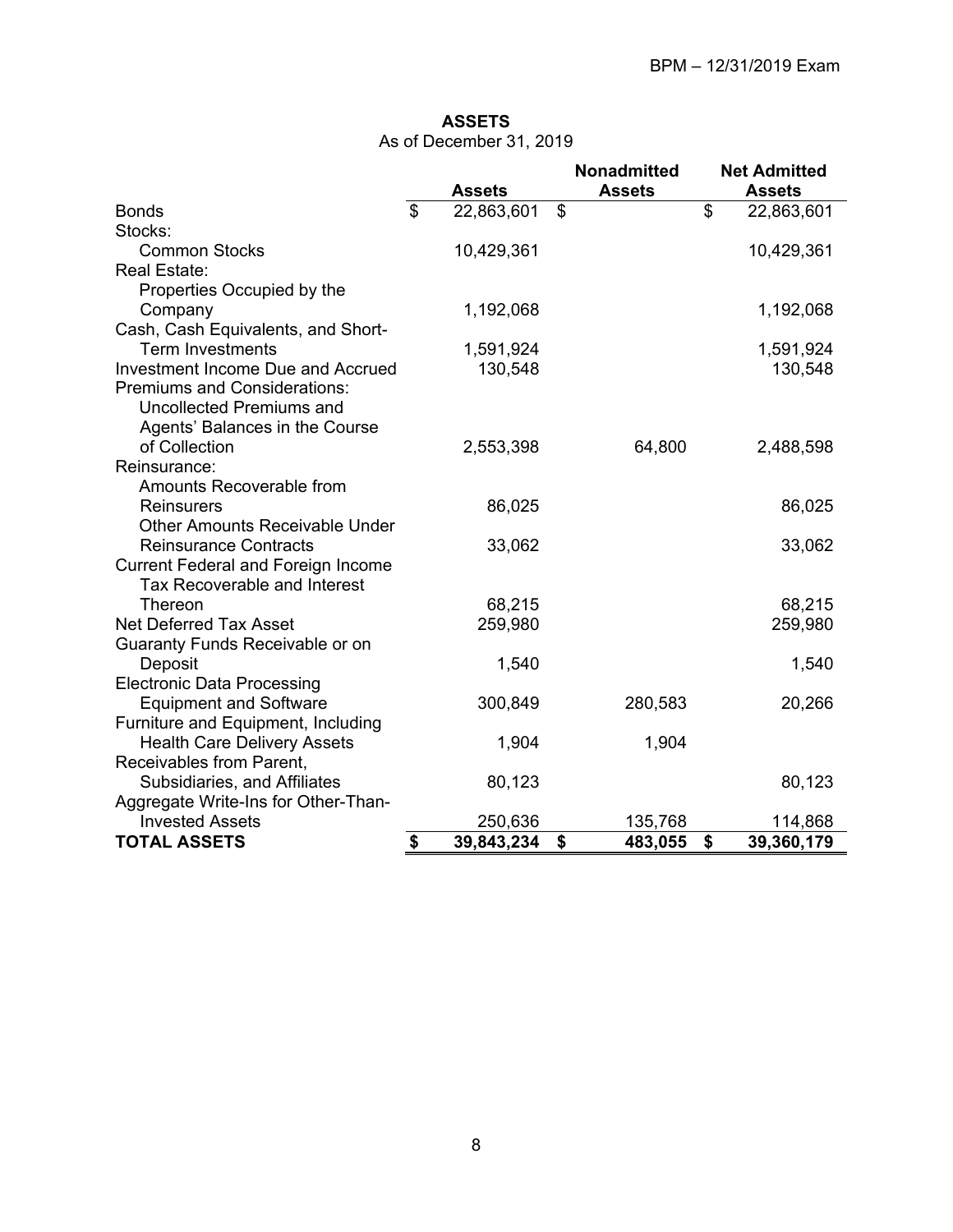### **LIABILITIES, SURPLUS AND OTHER FUNDS**

As of December 31, 2019

| Losses                                                         | \$            | 9,814,159  |
|----------------------------------------------------------------|---------------|------------|
| <b>Loss Adjustment Expenses</b>                                |               | 6,545,853  |
| Commissions Payable, Contingent Commissions, and Other Similar |               |            |
| Charges                                                        |               | 57,088     |
| <b>Other Expenses</b>                                          |               | 173,832    |
| Taxes, Licenses, and Fees                                      |               | 119,330    |
| <b>Unearned Premiums</b>                                       |               | 4,723,711  |
| <b>Advance Premiums</b>                                        |               | 773,391    |
| Ceded Reinsurance Premiums Payable (Net of Ceding Commissions) |               | 497,721    |
| Amounts Withheld or Retained by Company for Account of Others  |               | 297,587    |
| Remittances and Items Not Allocated                            |               | 30,854     |
| <b>Provision for Reinsurance</b>                               |               | 67,000     |
| Payable to Parent, Subsidiaries, and Affiliates                |               | 33,759     |
| Payable for Securities                                         |               | 8,592      |
| Aggregate Write-Ins for Liabilities                            |               | 31,805     |
| <b>TOTAL LIABILITIES</b>                                       | \$            | 23,174,682 |
| <b>Surplus Notes</b>                                           |               | 5,011,513  |
| Unassigned Funds (Surplus)                                     |               | 11,173,984 |
| <b>TOTAL CAPITAL AND SURPLUS</b>                               |               | 16,185,497 |
| <b>TOTAL LIABILITIES AND SURPLUS</b>                           | $\frac{1}{2}$ | 39,360,179 |

#### **STATEMENT OF INCOME**

For the Year Ended December 31, 2019

| <b>Premiums Earned</b><br>DEDUCTIONS:                | \$<br>9,086,504  |
|------------------------------------------------------|------------------|
| Losses Incurred                                      | 2,059,722        |
| Loss Adjustment Expenses Incurred                    | 3,512,568        |
| <b>Other Underwriting Expenses Incurred</b>          | 4,377,732        |
| <b>Total Underwriting Deductions</b>                 | \$<br>9,950,022  |
| <b>Net Underwriting Gain (Loss)</b>                  | \$<br>(863, 518) |
| Net Investment Income Earned                         | 347,893          |
| Net Realized Capital Gains                           | 64,849           |
| <b>Net Investment Gain (Loss)</b>                    | \$<br>412,742    |
| Finance and Service Charges Not Included in Premiums | 208,023          |
| Aggregate Write-Ins for Miscellaneous Income         | (2, 298, 773)    |
| Federal and Foreign Income Taxes Incurred            | (12, 490)        |
|                                                      |                  |
| <b>NET INCOME (LOSS)</b>                             | (2,529,036)      |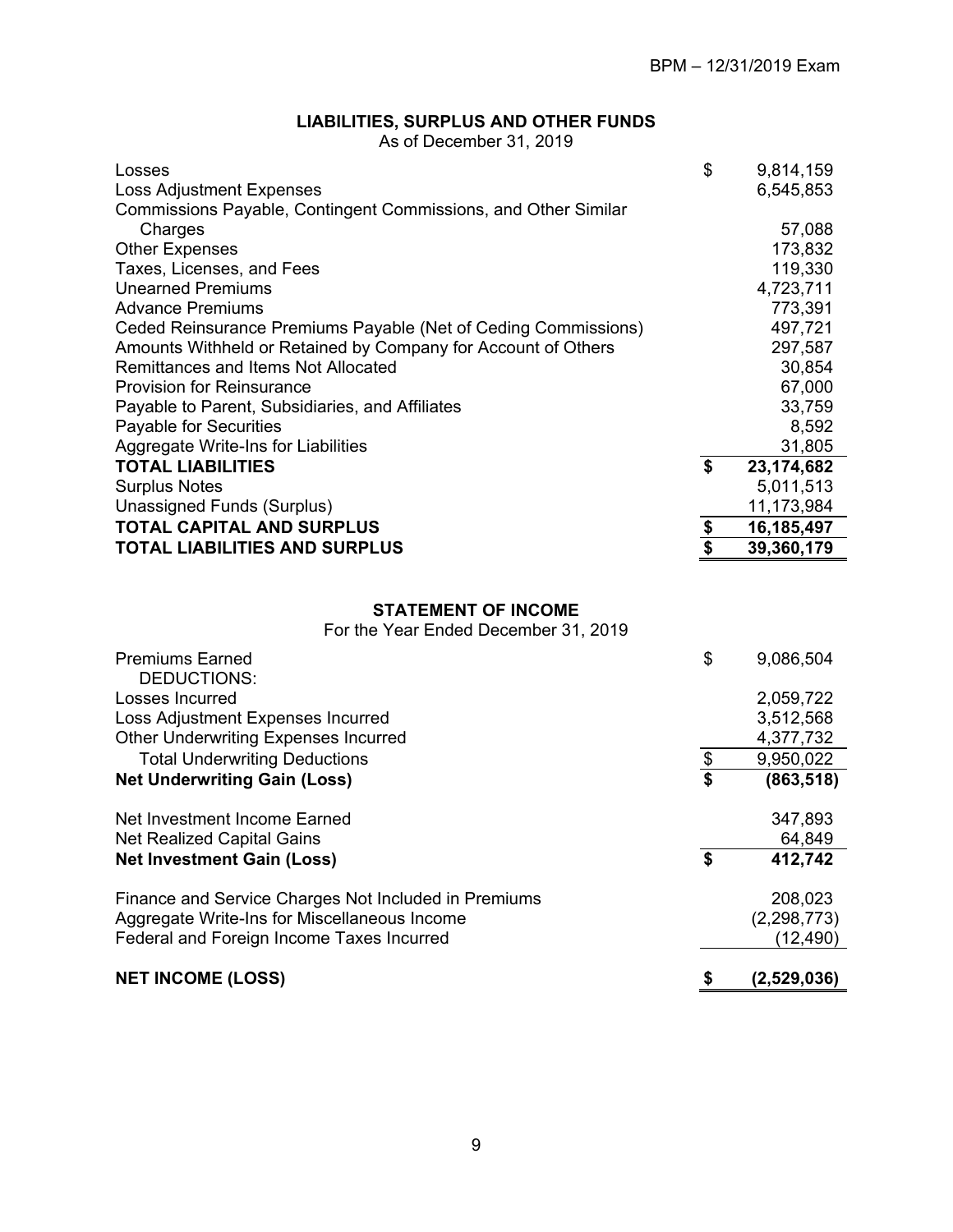### **RECONCILIATION OF CAPITAL AND SURPLUS**

|                                         | 2017             |    | 2018       |    | 2019        |
|-----------------------------------------|------------------|----|------------|----|-------------|
| Capital and Surplus, Beginning of Year  | \$<br>17,561,317 | \$ | 15,644,299 | \$ | 15,668,454  |
| Net Income (Loss)                       | (1,519,077)      |    | 246,114    |    | (2,529,036) |
| Change in Net Unrealized Capital Gains  |                  |    |            |    |             |
| (Losses) Less Capital Gains Tax         | 271,120          |    | (68, 160)  |    | 750,099     |
| Change in Net Deferred Income Tax       | (330, 613)       |    | 62,965     |    | (149, 633)  |
| <b>Change in Nonadmitted Assets</b>     | (329, 448)       |    | (280, 764) |    | 2,445,614   |
| Change in Provision for Reinsurance     | (9,000)          |    | 64,000     |    |             |
| Net Change in Capital and Surplus       | (1,917,018)      |    | 24,155     |    | 517,044     |
| <b>Capital and Surplus, End of Year</b> | 15,644,299       | S  | 15,668,454 | S  | 16,185,497  |

Changes from January 1, 2017 to December 31, 2019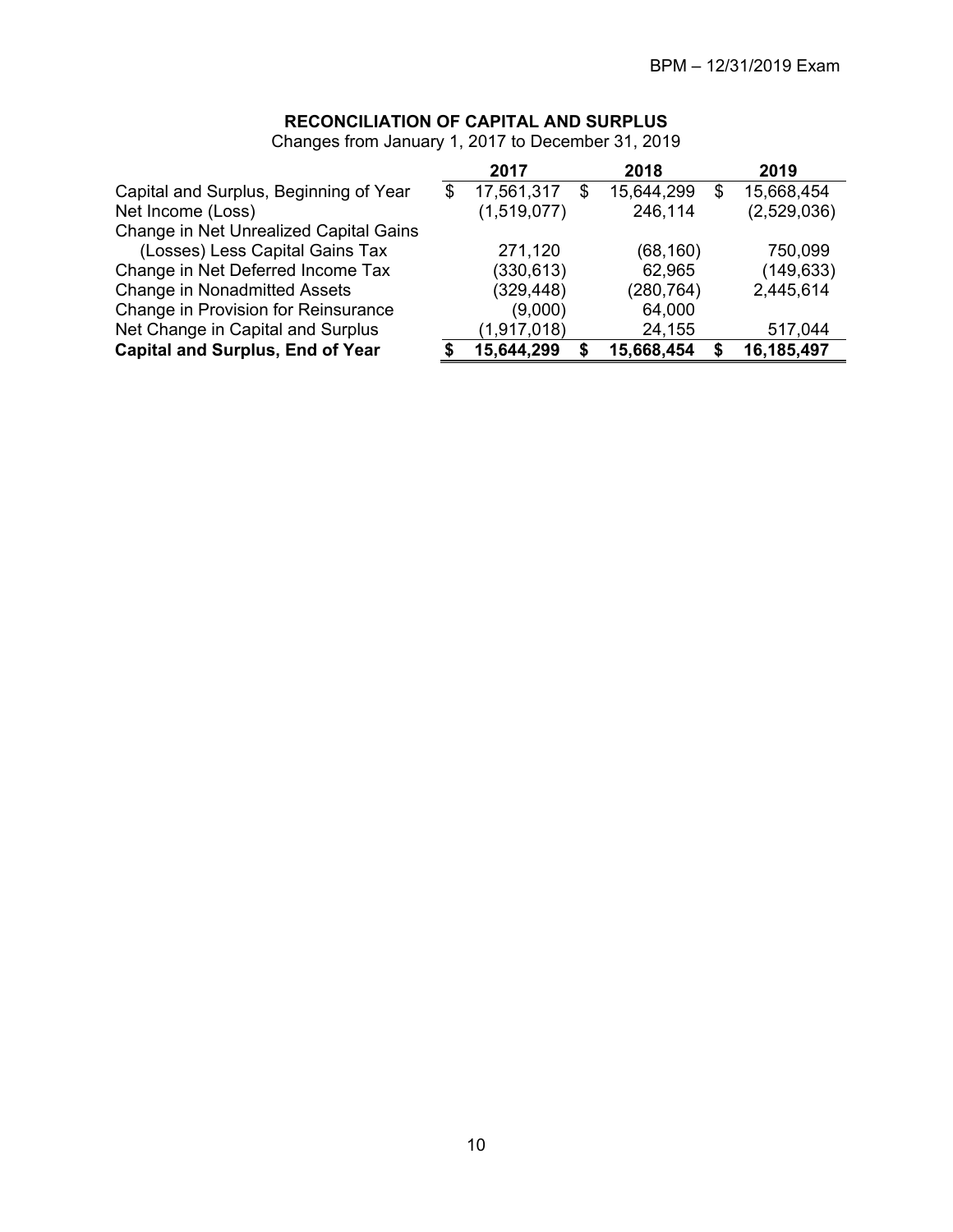#### **COMMENTS ON FINANCIAL STATEMENT ITEMS**

None.

#### **FINANCIAL STATEMENT CHANGES RESULTING FROM EXAMINATION**

None.

#### **SUMMARY OF RECOMMENDATIONS**

None.

#### **SUBSEQUENT EVENTS**

On February 3, 2021, the Department received a Form D filing for BPM to reinsure all of Surety's business. This new agreement will also replace the Administrative and Management Services Agreement described in the Intercompany Transactions section of this report. This filing was nondisapproved by the Department on March 19, 2021.

The full effect of COVID-19 on the U.S. and global insurance and reinsurance industry is still unknown at the time of releasing this report. The Department is expecting the COVID-19 outbreak to impact a wide range of insurance products resulting in coverage disputes, reduced liquidity of insurers, and other areas of operations of insurers. The Department and all insurance regulators, with the assistance of the NAIC, are monitoring the situation through a coordinated effort and will continue to assess the impacts of the pandemic on U.S. insurers. The Department has been in communication with BPM regarding the impact of COVID-19 on its business operations and financial position.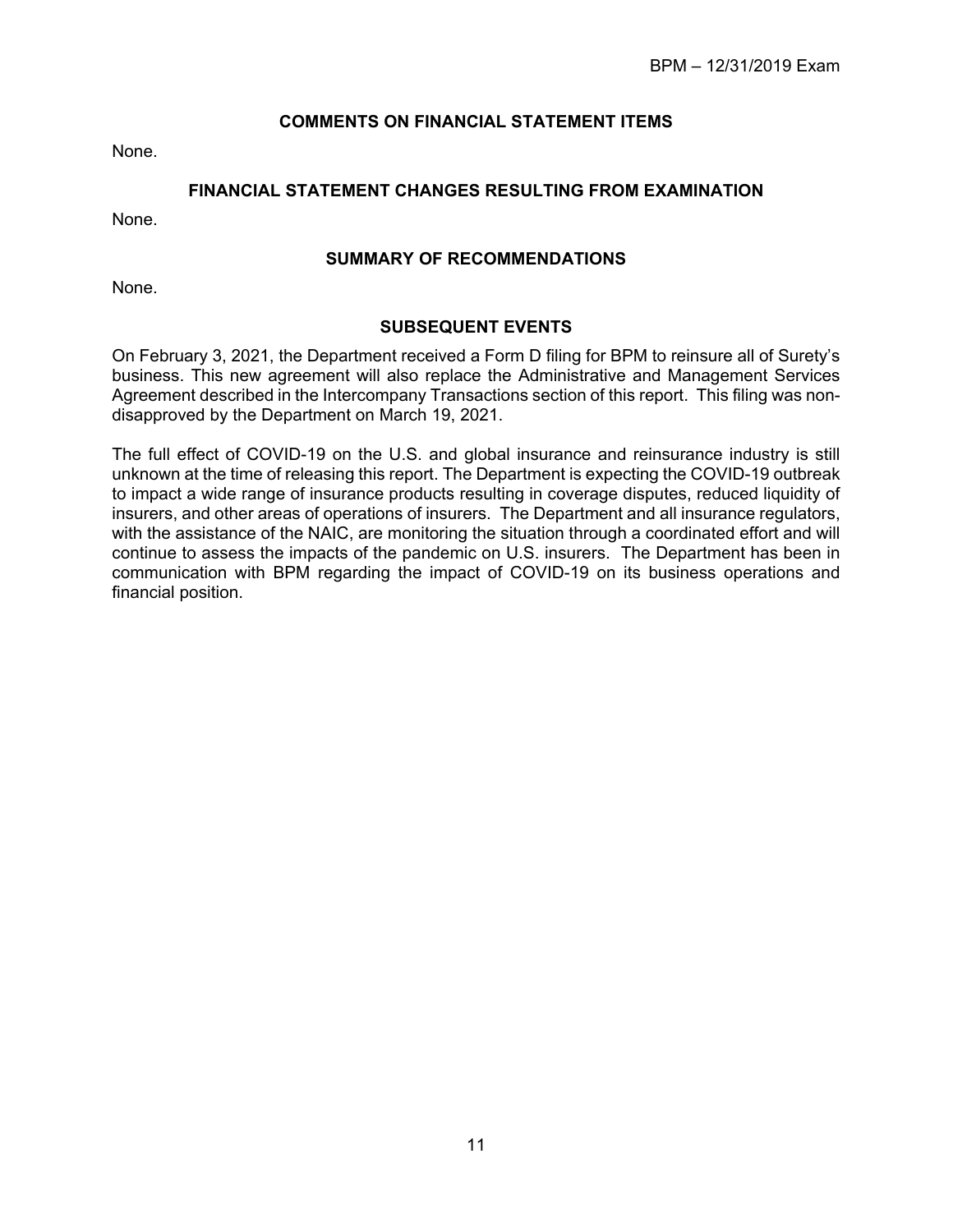#### **ACKNOWLEDGMENT**

The assistance and cooperation extended by the officers and the employees of The Bar Plan Mutual Insurance Company during the course of this examination is hereby acknowledged and appreciated. In addition to the undersigned, Josh Nash, CPA, CFE and Michael Borawski, CFE (Fraud), examiners for the Missouri Department of Commerce and Insurance, also participated in this examination.

#### **VERIFICATION**

| <b>State of Missouri</b>     |    |  |
|------------------------------|----|--|
|                              | SS |  |
| <b>County of Saint Louis</b> |    |  |

I, Scott Reeves CPA, CFE, **CAMS,** on my oath swear that to the best of my knowledge and belief the above examination report is true and accurate and is comprised of only facts appearing upon the books, records, or other documents of The Bar Plan Mutual Insurance Company, its agents or other persons examined, or as ascertained from the testimony of its officers or agents or other persons examined concerning its affairs, and such conclusions and recommendations as the examiners find reasonably warranted from the facts.

Scott Reeves, CPA, CFE, CAMS Examiner-In-Charge Missouri Department of Commerce and Insurance

| Sworn to and subscribed before me this $\partial \mathcal{A}^{\dagger}$ day of $K$ $\rho$ |  |  | 2021. |
|-------------------------------------------------------------------------------------------|--|--|-------|
|-------------------------------------------------------------------------------------------|--|--|-------|

My commission expires:

| 05312023<br>Kernes Ka |  |
|-----------------------|--|
| Notary Public         |  |

**SHERMIRA KIMBLE**  Notary Public • Notary Seal State of Missouri Commissioned for St. Louis County My Commission Expires: May 31, 2022 18905791